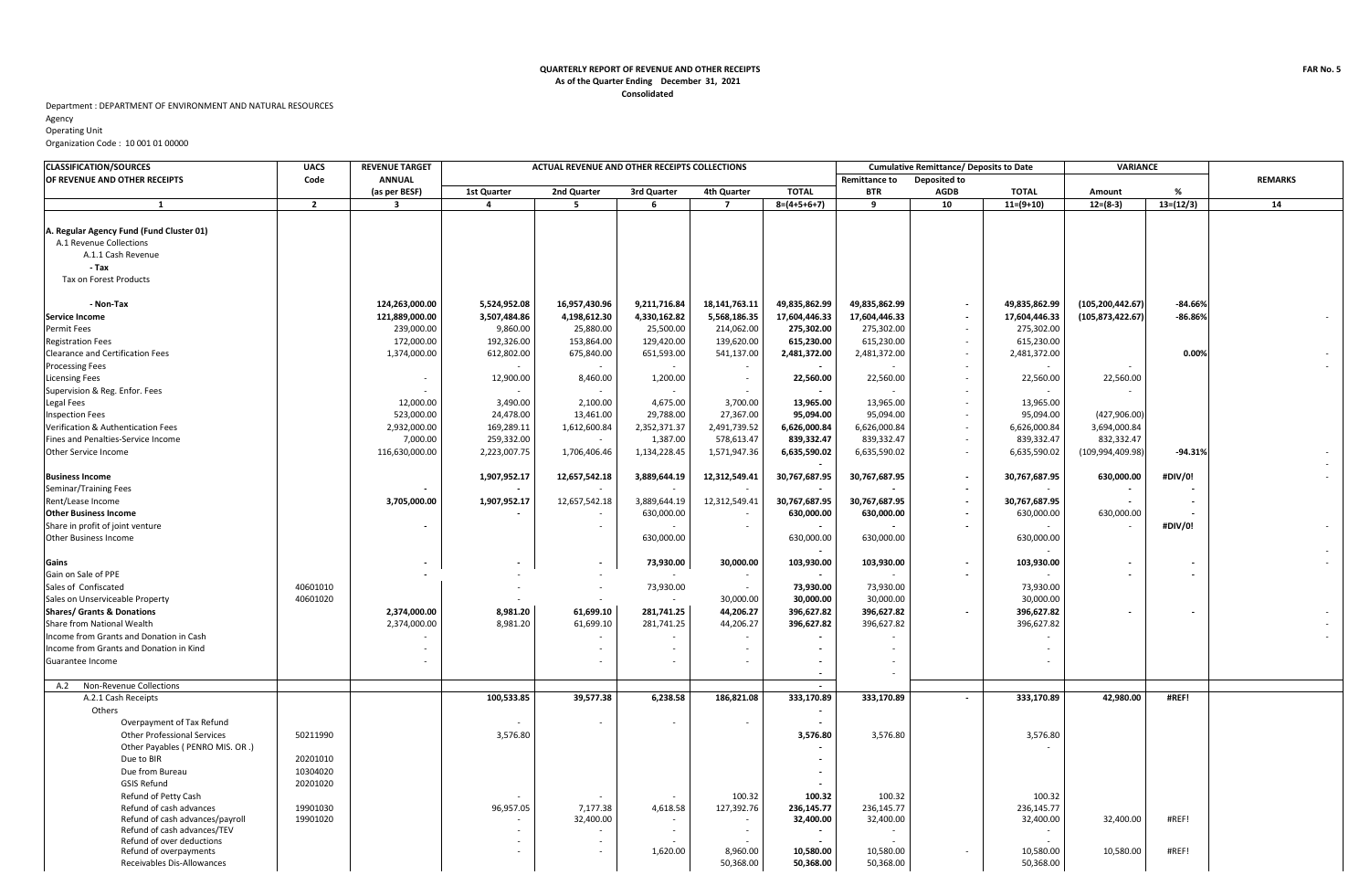| <b>CLASSIFICATION/SOURCES</b>                                        | <b>UACS</b>    | <b>REVENUE TARGET</b>  |                          | ACTUAL REVENUE AND OTHER RECEIPTS COLLECTIONS |                          |                        |                        |                          | <b>Cumulative Remittance/ Deposits to Date</b><br>VARIANCE |                        |                        |                          |                 |
|----------------------------------------------------------------------|----------------|------------------------|--------------------------|-----------------------------------------------|--------------------------|------------------------|------------------------|--------------------------|------------------------------------------------------------|------------------------|------------------------|--------------------------|-----------------|
| OF REVENUE AND OTHER RECEIPTS                                        | Code           | <b>ANNUAL</b>          |                          |                                               |                          |                        |                        | <b>Remittance to</b>     | Deposited to                                               |                        |                        |                          | <b>REMARKS</b>  |
|                                                                      |                | (as per BESF)          | 1st Quarter              | 2nd Quarter                                   | 3rd Quarter              | 4th Quarter            | <b>TOTAL</b>           | <b>BTR</b>               | AGDB                                                       | <b>TOTAL</b>           | Amount                 | %                        |                 |
|                                                                      | $\overline{2}$ |                        | -4                       | -5                                            | 6                        | 7                      | $8=(4+5+6+7)$          | q                        | 10                                                         | $11=(9+10)$            | $12=(8-3)$             | $13=(12/3)$              | 14              |
| Sub-Total Regular Agency Fund (Fund Cluster 01)                      |                | 127,968,000.00         | 5,524,952.08             | 16,957,430.96                                 | 9,211,716.84             | 18,141,763.11          | 49,835,862.99          | 49,835,862.99            | $\sim$                                                     | 49,835,862.99          | (105, 200, 442.67)     | (0.85)                   |                 |
|                                                                      |                |                        |                          |                                               |                          |                        |                        |                          |                                                            |                        |                        |                          |                 |
|                                                                      |                |                        |                          |                                               |                          |                        | $\sim$                 |                          |                                                            |                        |                        |                          |                 |
| C. Special Account - (Cluster 03)                                    |                |                        |                          |                                               |                          |                        |                        |                          |                                                            |                        |                        |                          |                 |
| A.1 Revenue Collections                                              |                |                        |                          |                                               |                          |                        |                        |                          |                                                            |                        |                        |                          |                 |
| A.1.1 Cash Revenue                                                   |                |                        |                          |                                               |                          |                        |                        |                          |                                                            |                        |                        |                          |                 |
| - Non-Tax                                                            |                | 4,386,000.00           | 963,452.00               | 1,212,162.70                                  | 999,049.50               | 1,018,799.50           | 4,193,463.70           | 4,193,463.70             |                                                            | 4,193,463.70           | (14,991.25)            | #DIV/0!                  |                 |
| (25%)<br><b>Service Income</b>                                       |                | 885,000.00             | 62,060.00                | 202,371.25                                    | 105,157.50               | 111,157.50             | 480,746.25             | 480,746.25               |                                                            | 480,746.25             | (14, 991.25)           | 0.22                     |                 |
| <b>Permit Fees</b>                                                   |                | 601,000.00<br>1,000.00 | 59,912.50<br>50.00       | 52,712.50                                     | 87,950.00                | 12,112.50              | 212,687.50<br>50.00    | 212,687.50<br>50.00      |                                                            | 212,687.50<br>50.00    |                        |                          |                 |
| <b>Registration Fees</b><br>Clearance and Certification Fees         |                | 2,000.00               | 850.00                   | 600.00                                        | 600.00                   | 500.00                 | 2,550.00               | 2,550.00                 |                                                            | 2,550.00               | 550.00                 | 27.50%                   |                 |
| <b>Processing Fees</b>                                               |                |                        | 50.00                    |                                               |                          |                        | 50.00                  | 50.00                    |                                                            | 50.00                  | 50.00                  |                          |                 |
| <b>Licensing Fees</b>                                                |                |                        |                          |                                               | $\overline{\phantom{a}}$ |                        |                        |                          |                                                            |                        |                        |                          |                 |
| Supervision & Reg. Enfor. Fees                                       |                |                        | $\overline{\phantom{a}}$ |                                               |                          |                        |                        |                          |                                                            |                        |                        |                          |                 |
| Legal Fees                                                           |                |                        |                          |                                               |                          |                        |                        |                          |                                                            |                        |                        |                          |                 |
| <b>Inspection Fees</b>                                               |                | 2,000.00               | 450.00                   | 150.00                                        |                          |                        | 600.00                 | 600.00                   |                                                            | 600.00                 | (1,400.00)             |                          |                 |
| Verification & Authentication Fees                                   |                |                        |                          |                                               |                          |                        |                        |                          |                                                            |                        |                        |                          |                 |
| Fines and Penalties-Service Income                                   |                |                        |                          |                                               |                          |                        |                        |                          |                                                            |                        |                        |                          |                 |
| Other Service Income                                                 |                | 279,000.00             | 747.50                   | 148,908.75                                    | 16,607.50                | 98,545.00              | 264,808.75             | 264,808.75               |                                                            | 264,808.75             | (14, 191.25)           | $-5.09%$                 |                 |
|                                                                      |                |                        |                          |                                               |                          |                        |                        |                          |                                                            |                        |                        |                          |                 |
| <b>Business Income</b>                                               |                | 3,501,000.00           | 901,392.00               | 1,009,791.45                                  | 893,892.00               | 907,642.00             | 3,712,717.45           | 3,712,717.45             | $\overline{\phantom{a}}$                                   | 3,712,717.45           |                        | #DIV/0!                  |                 |
| Seminar/Training Fees                                                |                |                        |                          |                                               |                          |                        |                        |                          |                                                            |                        |                        |                          |                 |
| Rent/Lease Income                                                    |                | 3,501,000.00           | 901,392.00               | 1,009,791.45                                  | 893,892.00               | 907,642.00             | 3,712,717.45           | 3,712,717.45             |                                                            | 3,712,717.45           |                        |                          |                 |
| Sub-Total Special Account - (Cluster 03)                             |                | 4,386,000.00           | 963,452.00               | 1,212,162.70                                  | 999,049.50               | 1,018,799.50           | 4,193,463.70           | 4,193,463.70             | $\sim$                                                     | 4,193,463.70           | (14,991.25)            | #DIV/0!                  |                 |
|                                                                      |                |                        |                          |                                               |                          |                        |                        |                          |                                                            |                        |                        |                          |                 |
| E. Internally Generated Fund (Cluster 05)<br>A.1 Revenue Collections |                |                        |                          |                                               |                          |                        |                        |                          |                                                            |                        |                        |                          |                 |
| A.1.1 Cash Revenue                                                   |                |                        |                          |                                               |                          |                        |                        |                          |                                                            |                        |                        |                          |                 |
| - Non-Tax                                                            |                | 2,404,000.00           | 2,834,556.00             | 3,395,218.11                                  | 2,956,498.50             | 3,328,718.50           | 12.514.991.11          | $\overline{\phantom{a}}$ | 12,514,991.11                                              | 12,514,991.11          | 41,426.25              | #DIV/0!                  |                 |
| <b>Service Income</b><br>(75% )                                      |                | 2,404,000.00           | 130,380.00               | 365,843.75                                    | 274,822.50               | 530,792.50             | 1,301,838.75           | $\overline{\phantom{a}}$ | 1,301,838.75                                               | 1,301,838.75           | 41,426.25              | 1.72%                    |                 |
| <b>Permit Fees</b>                                                   |                | 1,654,000.00           | 129,637.50               | 118,837.50                                    | 226,500.00               | 35,437.50              | 510,412.50             | $\sim$                   | 510,412.50                                                 | 510,412.50             |                        |                          |                 |
| <b>Registration Fees</b>                                             |                |                        |                          |                                               |                          |                        |                        |                          |                                                            |                        |                        |                          |                 |
| Clearance and Certification Fees                                     |                |                        |                          |                                               | $\overline{\phantom{a}}$ |                        |                        |                          |                                                            |                        |                        | #DIV/0!                  |                 |
| <b>Processing Fees</b>                                               |                |                        |                          |                                               |                          |                        |                        |                          |                                                            |                        |                        |                          |                 |
| <b>Licensing Fees</b>                                                |                |                        |                          |                                               |                          |                        |                        |                          |                                                            | $\sim$                 |                        |                          |                 |
| Supervision & Reg. Enfor. Fees                                       |                |                        |                          |                                               |                          |                        |                        |                          |                                                            |                        |                        |                          |                 |
| Legal Fees                                                           |                |                        |                          |                                               |                          |                        |                        |                          |                                                            |                        |                        |                          |                 |
| <b>Inspection Fees</b>                                               |                |                        |                          |                                               |                          |                        |                        |                          |                                                            |                        |                        |                          |                 |
| Verification & Authentication Fees                                   |                |                        |                          |                                               |                          |                        |                        |                          |                                                            |                        |                        |                          |                 |
| Fines and Penalties-Service Income                                   |                |                        |                          |                                               |                          |                        |                        |                          |                                                            |                        |                        |                          |                 |
| Other Service Income                                                 |                | 750,000.00             | 742.50                   | 247,006.25                                    | 48,322.50                | 495,355.00             | 791,426.25             | $\overline{\phantom{a}}$ | 791,426.25                                                 | 791,426.25             | 41,426.25              | 5.52%                    |                 |
| <b>Business Income</b>                                               |                |                        | 2,704,176.00             | 3,029,374.36                                  | 2,681,676.00             | 2,797,926.00           | 11,213,152.36          |                          | 11,213,152.36                                              | 11,213,152.36          |                        | #DIV/0!                  |                 |
| Seminar/Training Fees                                                |                |                        |                          |                                               |                          |                        |                        | $\sim$                   |                                                            |                        |                        | $\overline{\phantom{a}}$ |                 |
| Rent/Lease Income                                                    |                | 11,110,000.00          | 2,704,176.00             | 3,029,374.36                                  | 2,681,676.00             | 2,797,926.00           | 11,213,152.36          |                          | 11,213,152.36                                              | 11,213,152.36          |                        |                          |                 |
| Sub-Total Internally Generated Fund (Cluster 05)                     |                | 2,404,000.00           | 2,834,556.00             | 3,395,218.11                                  | 2,956,498.50             | 3,328,718.50           | 12,514,991.11          | $\sim$                   | 12,514,991.11                                              | 12,514,991.11          | 10,110,991.11          | 420.59%                  | $\sim$          |
|                                                                      |                |                        |                          |                                               |                          |                        |                        |                          |                                                            |                        |                        |                          |                 |
| F. Business Type Income (Cluster 06)                                 |                |                        |                          |                                               |                          |                        |                        |                          |                                                            |                        |                        |                          |                 |
| A.1 Revenue Collections                                              |                |                        |                          |                                               |                          |                        |                        |                          |                                                            |                        |                        |                          |                 |
| A.1.1 Cash Revenue                                                   |                |                        |                          |                                               |                          |                        |                        |                          |                                                            |                        |                        |                          |                 |
| - Non-Tax                                                            |                | $\sim$                 | 12,100.00                | 18,000.00                                     | 15,250.00                | 20,050.00              | 65,400.00              | $\blacksquare$           | 65,400.00                                                  | 65,400.00              | 65,400.00              | #DIV/0!                  |                 |
| <b>Business Income</b>                                               |                |                        | 12,100.00                | 18,000.00                                     | 15,250.00                | 20,050.00              | 65,400.00              | $\overline{a}$           | 65,400.00                                                  | 65,400.00              | 65,400.00              | #DIV/0!                  |                 |
| Seminar/Training Fees                                                |                | $\sim$                 | $\overline{\phantom{a}}$ | ٠                                             | $\sim$                   |                        |                        | $\overline{\phantom{a}}$ |                                                            |                        |                        | $\sim$                   |                 |
| Rent/Lease Income                                                    |                | $\sim$                 | $\blacksquare$           | $\sim$                                        | $\sim$                   | $\sim$                 |                        | $\overline{\phantom{a}}$ | $\blacksquare$                                             |                        |                        | $\sim$                   |                 |
| Income from Hostels/Dormitories                                      |                | $\sim$<br>$\sim$       | 12,100.00<br>12,100.00   | 18,000.00<br>18,000.00                        | 15,250.00<br>15,250.00   | 20,050.00<br>20,050.00 | 65,400.00<br>65,400.00 | $\sim$                   | 65,400.00<br>65,400.00                                     | 65,400.00<br>65,400.00 | 65,400.00<br>65,400.00 | #DIV/0!                  | $\sim 10^{-11}$ |
| Sub-Total Business Type Income (Cluster 06)                          |                |                        |                          |                                               |                          |                        |                        | $\sim$                   |                                                            |                        |                        |                          |                 |
|                                                                      |                |                        |                          |                                               |                          |                        |                        |                          |                                                            |                        |                        |                          |                 |
| G. Trust Receipt (Cluster 07)                                        |                |                        |                          |                                               |                          |                        |                        |                          |                                                            |                        |                        |                          |                 |
| A.1 Revenue Collections                                              |                |                        |                          |                                               |                          |                        |                        |                          |                                                            |                        |                        |                          |                 |
|                                                                      |                |                        |                          |                                               |                          |                        |                        |                          |                                                            |                        |                        |                          |                 |